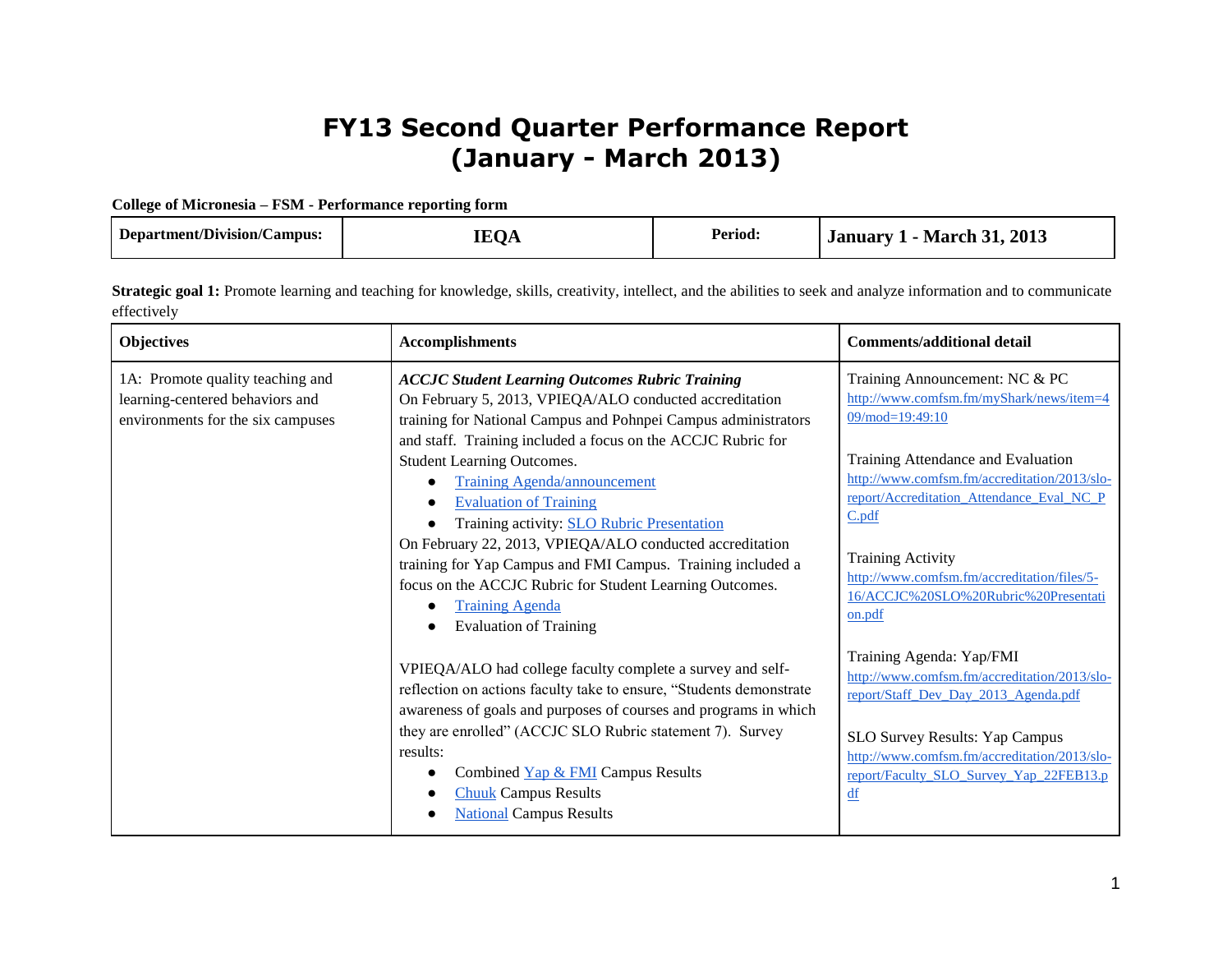| <b>Kosrae Campus Results</b><br>Pohnpei Campus Results | <b>SLO Survey Results: Chuuk Campus</b><br>http://www.comfsm.fm/accreditation/2013/slo-<br>report/Faculty SLO Survey Chuuk 22FEB13<br>.pdf |
|--------------------------------------------------------|--------------------------------------------------------------------------------------------------------------------------------------------|
|                                                        | <b>SLO Survey Results: National Campus</b><br>http://www.comfsm.fm/accreditation/2013/slo-<br>report/Faculty_Survey_National_22FEB13.pdf   |
|                                                        | SLO Survey Results: Kosrae Campus<br>http://www.comfsm.fm/accreditation/2013/slo-<br>report/Faculty SLO Survey Kosrae 22FEB1<br>3.pdf      |
|                                                        | SLO Survey Results: Pohnpei Campus<br>http://www.comfsm.fm/accreditation/2013/slo-<br>report/Faculty SLO Survey Pohnpei 22FEB<br>13.pdf    |

**Strategic goal 4:** Foster effective communication

| <b>Objectives</b>                   | <b>Accomplishments</b>                                                                                                                                                                 | Comments/additional detail |
|-------------------------------------|----------------------------------------------------------------------------------------------------------------------------------------------------------------------------------------|----------------------------|
| 4A: Enhance communications pathways | $[\mathbf{I} \mathbf{T}]$<br><b>SIS Developments</b><br>The progress on work towards the goals of the COM-FSM SIS<br>current modification phase of the working database referred to as |                            |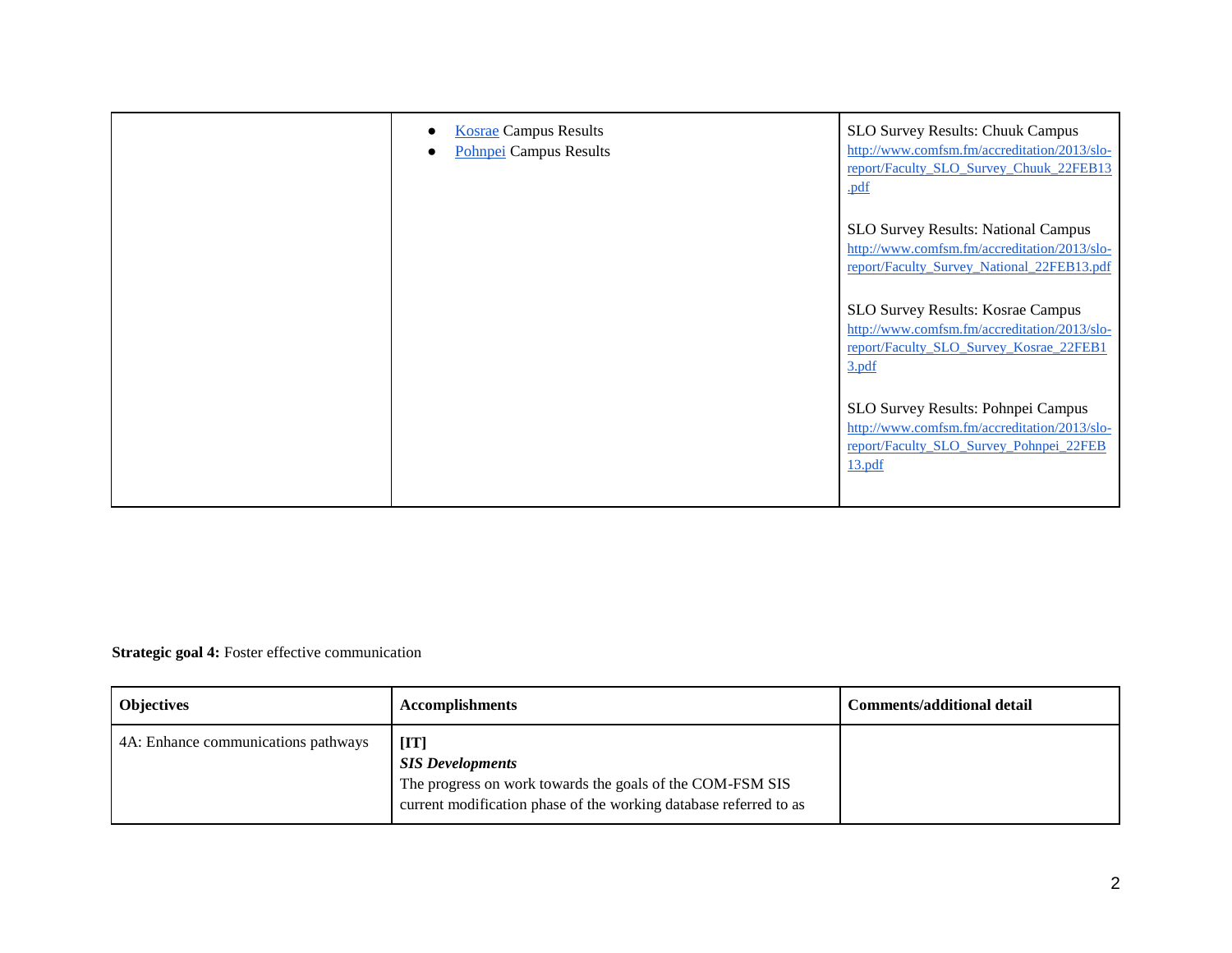| phase III contract continues. As mentioned in the accreditation<br>report, the SIS is a step in the right direction and has allowed for<br>many positives for the COM-FSM, but they encourage us to continue<br>the efforts. The Developer will be visiting on-site April 2013. The<br>visit will be to implement major changes in software to the base<br>Database code for the SIS. |  |
|---------------------------------------------------------------------------------------------------------------------------------------------------------------------------------------------------------------------------------------------------------------------------------------------------------------------------------------------------------------------------------------|--|
| As per the terms of the contract no. ct11-0459/enc11.0401 and as<br>specified in the details of the SIS phase III contract, the following is<br>an update of work done so far:                                                                                                                                                                                                        |  |
| The Migration of the MySQL database server to new, faster<br>1.<br>hardware is now 100% complete. The previous system has been<br>switched off; the full migration was a big task and was successful.                                                                                                                                                                                 |  |
| 2.<br>Campus-managed announcement and news items for<br>display in the COM-FSM myShark portal and other locations such as<br>the COM-FSM web site and information panels is progressing on<br>schedule. 99% complete but not in production yet.                                                                                                                                       |  |
| 3.<br>Online Registration efforts continue.<br>- implementation planning (procedural changes and policy<br>development) 50%<br>- software development 40%                                                                                                                                                                                                                             |  |
| E-Mail distribution by campus or other grouping work is<br>4.<br>90% complete.<br>- to be used for sending emergency notices or other high-priority<br>messages                                                                                                                                                                                                                       |  |
| 5.<br>Course schedule planning and projection (work in progress)                                                                                                                                                                                                                                                                                                                      |  |
| Wait-listing capabilities (work in progress)<br>6.<br>- implementation planning (procedural change and policy                                                                                                                                                                                                                                                                         |  |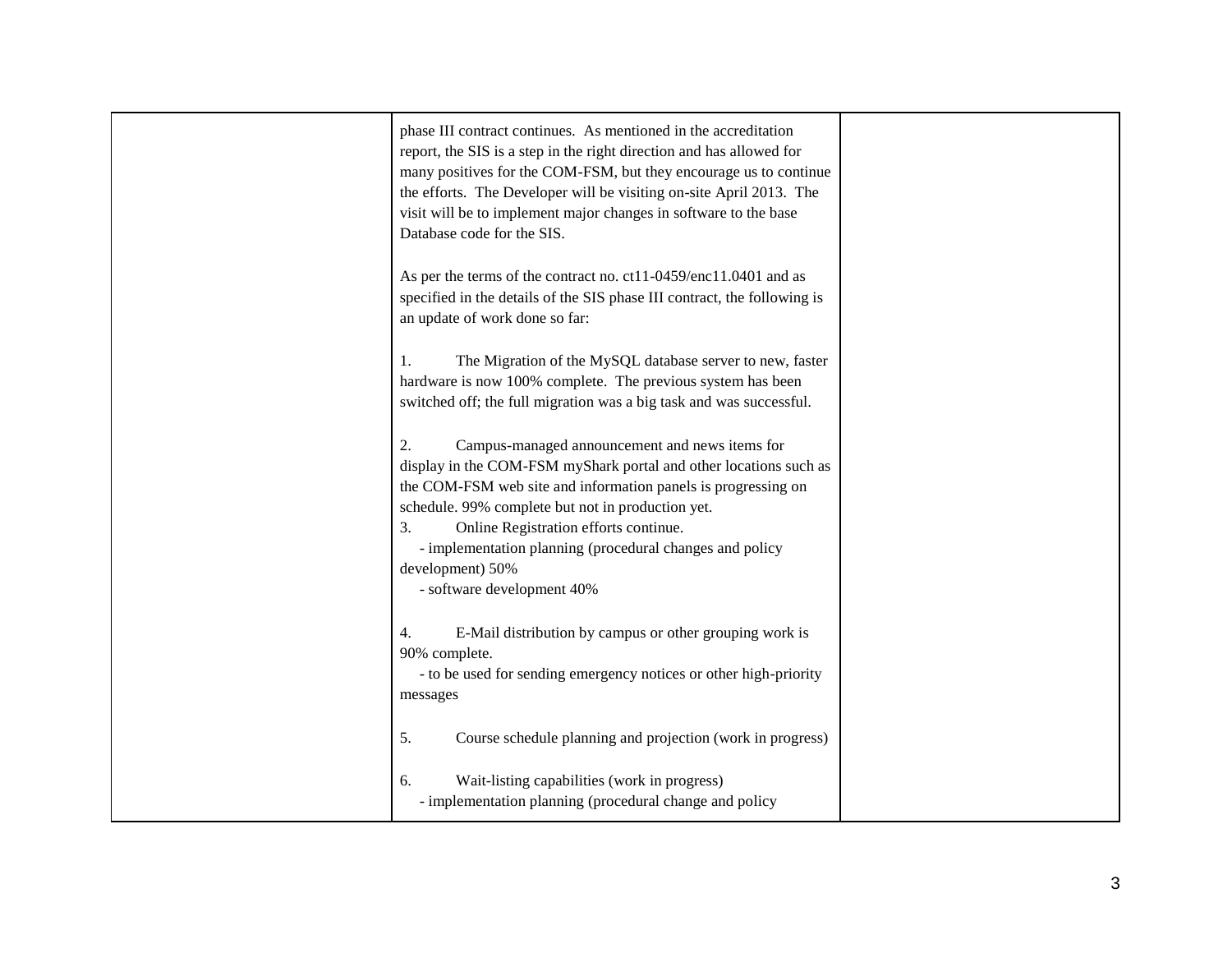| development)<br>- software development to follow                                                                                                                                                                                                                                                 |  |
|--------------------------------------------------------------------------------------------------------------------------------------------------------------------------------------------------------------------------------------------------------------------------------------------------|--|
| Other expected work done during April regarding SIS:<br><b>Online Registration</b><br>Finalize policy and procedure documents<br>Fee payment<br>Limits (credits, sections, etc)<br>Advising cycle<br>Design look and feel for software<br>Implementation planning<br>Trial group<br>Full release |  |
| SIS Upgrade<br>dev database update/testing<br>Retraining needed?<br>prod database update<br>myShark update<br>E-Mail list and alias management (new distinction)                                                                                                                                 |  |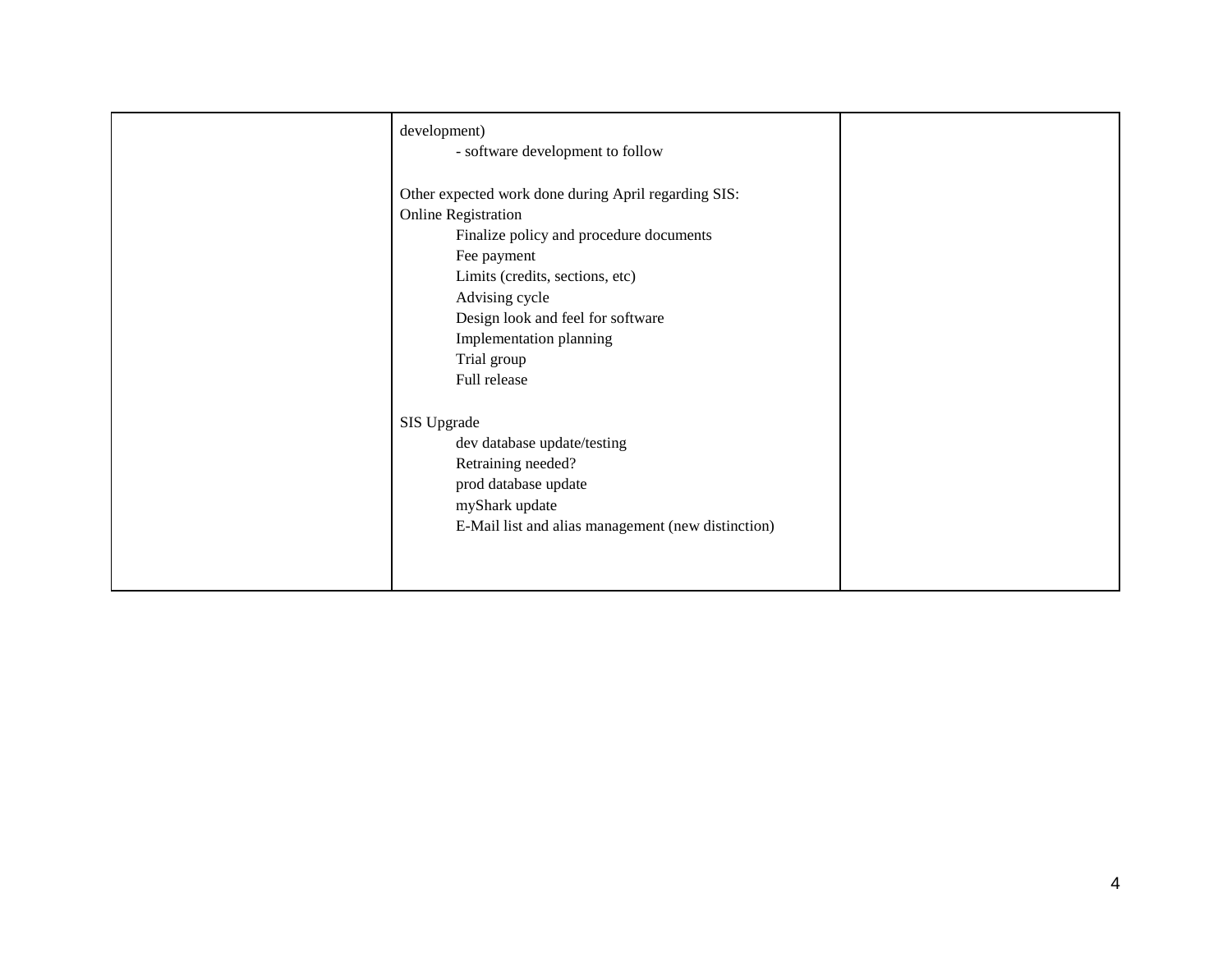| 4B: Provide communications<br>infrastructure to support communication<br>pathways | [IT] IT continues to work toward improving the overall COM-FSM<br>technology system.                                                                                                                                                                                                                                                                                                                                                                                                                 | Details of the current internet service<br>contract:                                                                                                                                                                                                                                                                                                                                                                                                              |
|-----------------------------------------------------------------------------------|------------------------------------------------------------------------------------------------------------------------------------------------------------------------------------------------------------------------------------------------------------------------------------------------------------------------------------------------------------------------------------------------------------------------------------------------------------------------------------------------------|-------------------------------------------------------------------------------------------------------------------------------------------------------------------------------------------------------------------------------------------------------------------------------------------------------------------------------------------------------------------------------------------------------------------------------------------------------------------|
|                                                                                   | <b>Networks</b>                                                                                                                                                                                                                                                                                                                                                                                                                                                                                      | <b>Attachment A - Service Charges</b>                                                                                                                                                                                                                                                                                                                                                                                                                             |
|                                                                                   | Networks: IT is actively pursuing potential options to make existing<br>networks faster and therefore services we offer more effective. Talks<br>continue with our primary internet service provider for changes to<br>the National campus link speed, the Pohnpei campus link type, the<br>Kosrae campus link type, the Chuuk campus link type and the Yap<br>campus link type. We are close to agreeing to the new terms, and<br>details have been shared with relevant leadership at the College. | One Time Installation Fee<br>1. Fiber Optic Cable installation from FSMTC Palikir<br>Exchange to COM Palikir Campus \$17,719.00<br>2. Equipment installation for 75Mbps of IP connectivity at<br>the COM Palikir Campus \$24,628.46<br>Total Installation Fee \$42,347.46<br><b>Monthly Recurring Service Charges</b><br>1. 7Mbps (50% CIR) of Internet via Fiber Optic at COM-FSM<br>Palikir \$7,759.80<br>2. 4 wire (2-pair) leased circuit per month (one-year |
|                                                                                   | As it stands now, after all is in place, Yap, Chuuk and Kosrae                                                                                                                                                                                                                                                                                                                                                                                                                                       | minimum).<br>(\$2.50/first 1/2 mile/pair, \$0.75/additional 1/4 mile/pair)<br>a. From COM-FSM Chuuk, Moen to FSM Telecom, Moen<br>N/C                                                                                                                                                                                                                                                                                                                             |
|                                                                                   | campuses will terminate usage of T1 lines and switch primary                                                                                                                                                                                                                                                                                                                                                                                                                                         | b. From COM-FSM Yap, Colonia to FSM Telecom, Colonia                                                                                                                                                                                                                                                                                                                                                                                                              |
|                                                                                   | connections for internet services to DSL a type link at rates of                                                                                                                                                                                                                                                                                                                                                                                                                                     | N/C<br>c. From COM-FSM Kosrae, Tofol to FSM Telecom, Tofol                                                                                                                                                                                                                                                                                                                                                                                                        |
|                                                                                   | 1537/768 kbps each. Pohnpei campus will also switch to a DSL link                                                                                                                                                                                                                                                                                                                                                                                                                                    | N/C<br>3. Internet IP Router(s) to be located at the following:                                                                                                                                                                                                                                                                                                                                                                                                   |
|                                                                                   | also at 1537/768 kbps but their T1 utilization will remain for                                                                                                                                                                                                                                                                                                                                                                                                                                       | a. COM-FSM Palikir N/C<br>b. COM-FSM Chuuk, Moen N/C                                                                                                                                                                                                                                                                                                                                                                                                              |
|                                                                                   | overhead and local connection needs for e-mail and SIS. FMI                                                                                                                                                                                                                                                                                                                                                                                                                                          | c. COM-FSM Yap, Colonia N/C<br>d. COM-FSM Kosrae, Tofol N/C                                                                                                                                                                                                                                                                                                                                                                                                       |
|                                                                                   | campus will retain their T1 link to Yap campus as their primary<br>internet service line. The link type change is to take advantage of                                                                                                                                                                                                                                                                                                                                                               | 4. 1024kbps Global T1-Basic Symmetric Leased Line<br>Service, Moen \$2,546.00                                                                                                                                                                                                                                                                                                                                                                                     |
|                                                                                   | DSL type technologies recently made available at these locations:                                                                                                                                                                                                                                                                                                                                                                                                                                    | 5. 1024kbps Global T1-Basic Symmetric Leased Line<br>Service, Colonia \$2,546.00                                                                                                                                                                                                                                                                                                                                                                                  |
|                                                                                   | DSL type technologies are better able to handle noisy copper lines                                                                                                                                                                                                                                                                                                                                                                                                                                   | 6. 1024kbps Global T1-Basic Symmetric Leased Line<br>Service, Tofol \$2,546.00                                                                                                                                                                                                                                                                                                                                                                                    |
|                                                                                   | used by our service provider that may reduce link speed in some                                                                                                                                                                                                                                                                                                                                                                                                                                      | 7. Dedicated peer to peer link between COM-FSM National<br>Campus                                                                                                                                                                                                                                                                                                                                                                                                 |
|                                                                                   | cases.                                                                                                                                                                                                                                                                                                                                                                                                                                                                                               | and COM-FSM Pohnpei Campus \$72.00<br>8. Dedicated peer to peer link between COM-FSM Yap<br><b>Campus and</b>                                                                                                                                                                                                                                                                                                                                                     |
|                                                                                   | Negotiations continue for price details of a second DSL type                                                                                                                                                                                                                                                                                                                                                                                                                                         | the Yap Maritime Academy \$72.00<br>9. Domain Name Server Registration for comfsm.fm                                                                                                                                                                                                                                                                                                                                                                              |
|                                                                                   | connection at a lower data rate for Yap, Chuuk and Kosrae campuses                                                                                                                                                                                                                                                                                                                                                                                                                                   | domain \$8.00<br>10. Public Static IP /29 (1 each @ \$80 each/month) \$80.00                                                                                                                                                                                                                                                                                                                                                                                      |
|                                                                                   | for VoIP traffic only, in order to separate it from other internet traffic                                                                                                                                                                                                                                                                                                                                                                                                                           |                                                                                                                                                                                                                                                                                                                                                                                                                                                                   |
|                                                                                   | for improved throughput of data over the connection. Current                                                                                                                                                                                                                                                                                                                                                                                                                                         | TOTAL FIXED MONTHLY RECURRING CHARGES<br>\$15,621.80                                                                                                                                                                                                                                                                                                                                                                                                              |
|                                                                                   | internet speeds for Yap, Chuuk and Kosrae campuses over T1 lines<br>are at 1024 kbps asymmetric. In conjunction with these changes and                                                                                                                                                                                                                                                                                                                                                               |                                                                                                                                                                                                                                                                                                                                                                                                                                                                   |
|                                                                                   | as necessary to make use of these changes, IT has been purchasing                                                                                                                                                                                                                                                                                                                                                                                                                                    |                                                                                                                                                                                                                                                                                                                                                                                                                                                                   |
|                                                                                   | more smart switches to increase control capabilities on existing                                                                                                                                                                                                                                                                                                                                                                                                                                     | <b>Network Expansion / Improvement</b>                                                                                                                                                                                                                                                                                                                                                                                                                            |
|                                                                                   | networks. Cost for changes are currently estimated to be<br>$\alpha$ . In the second second $\alpha$                                                                                                                                                                                                                                                                                                                                                                                                 | Projects underway:<br>Dogleathanan wasanda (WEE Course off                                                                                                                                                                                                                                                                                                                                                                                                        |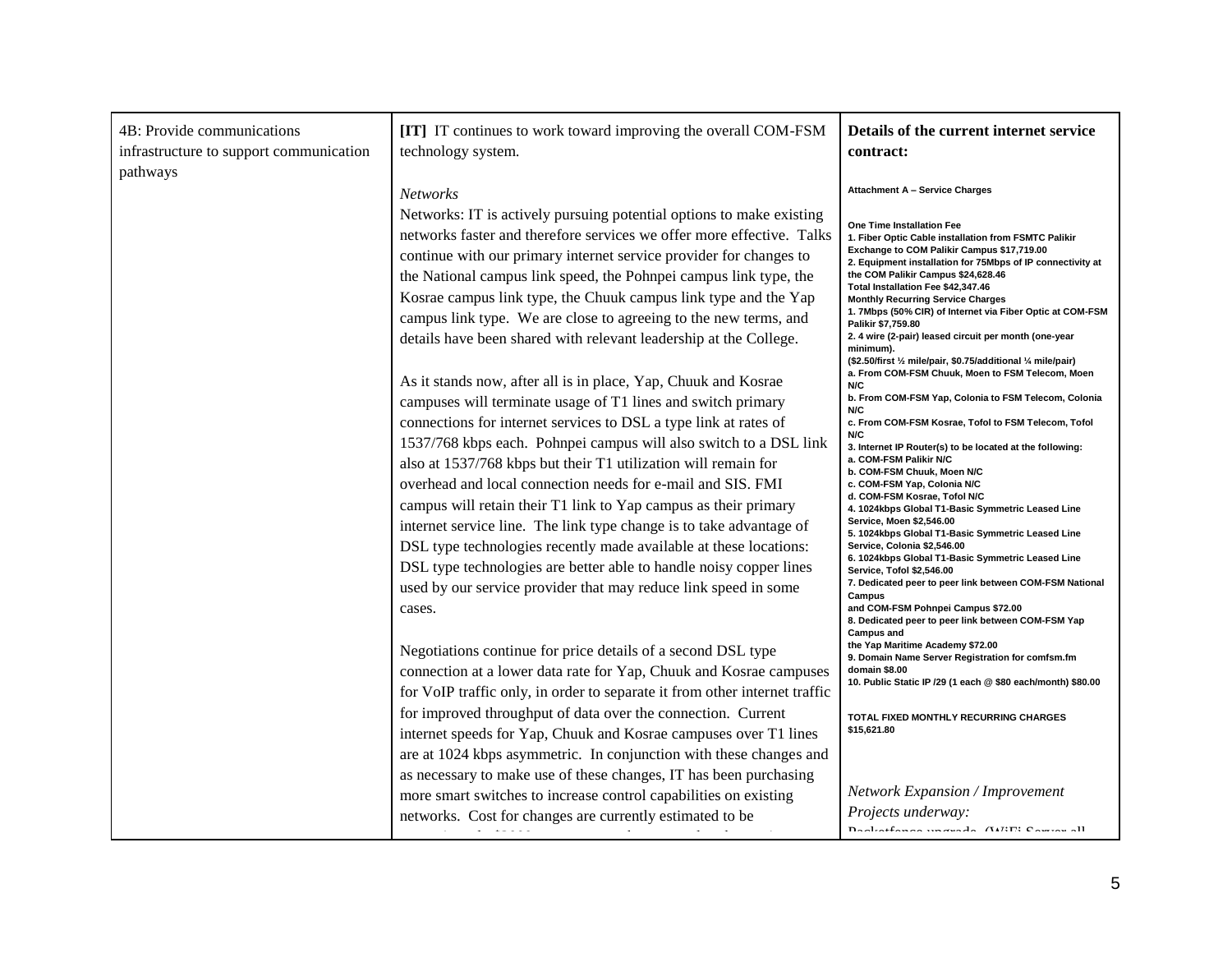| 4C: Enhance the college community's<br>ability to communicate effectively | [DCR] (DCR news release responsibilities are currently under<br>IT)<br>Summary:                                                                                                                                                                                   | [DCR]<br><b>News Releases &amp; Announcements:</b>                                                                                                                                                                                                                                                                                                                                                                                                                                                                                                                                                                                                                                                                                                                                                                                                                                                                                                                                                                                                                                                                                                                                                                                                                                                                                                |
|---------------------------------------------------------------------------|-------------------------------------------------------------------------------------------------------------------------------------------------------------------------------------------------------------------------------------------------------------------|---------------------------------------------------------------------------------------------------------------------------------------------------------------------------------------------------------------------------------------------------------------------------------------------------------------------------------------------------------------------------------------------------------------------------------------------------------------------------------------------------------------------------------------------------------------------------------------------------------------------------------------------------------------------------------------------------------------------------------------------------------------------------------------------------------------------------------------------------------------------------------------------------------------------------------------------------------------------------------------------------------------------------------------------------------------------------------------------------------------------------------------------------------------------------------------------------------------------------------------------------------------------------------------------------------------------------------------------------|
|                                                                           | For the month of January to March 2013 DCR has produced the<br>following:<br>46 News Stories were posted on the college's newsfeed<br>24 Announcements posted on the college's newsfeed<br>10 Publications<br>1 Forum Lecture<br>Publicized 2 All-Campus Meetings | <b>News Stories:</b><br>1. Board Issues Actions and Directives after January<br>Meeting<br>(http://www.comfsm.fm/myShark/news/item=411/m<br>$od = 21:35:23$<br>2. Front Parking Lot to Reopen on January 22 <sup>nd</sup><br>(http://www.comfsm.fm/myShark/news/item=413/m<br>$od = 21:35:23$<br>3. IREI Donates Instructional Materials to COM-<br><b>FSM</b> Library<br>(http://www.comfsm.fm/myShark/news/item=414/m<br>$od = 21:35:23$<br>4. Students Hopeful as Spring Semester Begins<br>(http://www.comfsm.fm/myShark/news/item=415/m<br>$od=21:35:23$<br>5. COM-FSM Board of Regents Holds Community<br>Meeting in Pohnpei<br>(http://www.comfsm.fm/myShark/news/item=416/m<br>$od=21:35:23$<br>6. President Daisy Accepts Certificate for Chinese<br>Carpet Donation<br>(http://www.comfsm.fm/myShark/news/item=420/m<br>$od = 21:35:23$<br>7. Kosrae Campus Holds Financial Aid Workshop<br>for Students<br>(http://www.comfsm.fm/myShark/news/item=422/m<br>$od = 21:35:23$<br>8. Yap Campus Welcomes Students for Spring 2013<br>(http://www.comfsm.fm/myShark/news/item=424/m<br>$od=21:35:23$<br>9. Did You Know<br>(http://www.comfsm.fm/myShark/news/item=425/m<br>$od = 21:35:23$<br>10. President Daisy Attends Solar Project Handover<br>Ceremony at Palikir<br>(http://www.comfsm.fm/myShark/news/item=426/m<br>$od=21:35:23$ |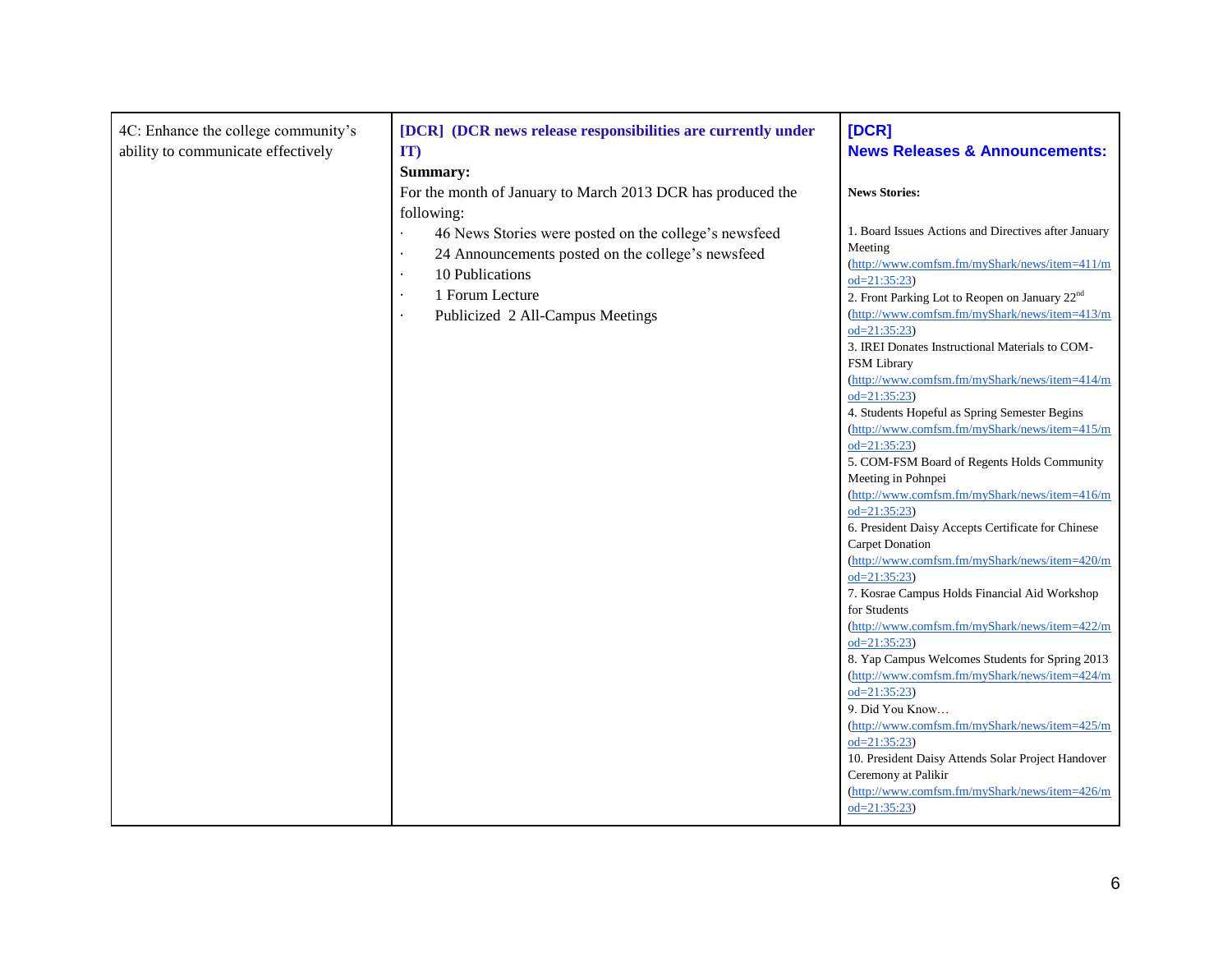|  | 11. ETSP Spelling Bee winners to compete in<br>Pohnpei spelling contest<br>(http://www.comfsm.fm/myShark/news/item=429/m<br>$od = 21:35:23$<br>12. SBA holds welcoming party at National Campus<br>(http://www.comfsm.fm/myShark/news/item=430/m<br>$od = 21:35:23$<br>13. FMI Campus Obtains 100% Completion of the<br><b>Accreditation Online Basics Course</b><br>(http://www.comfsm.fm/myShark/news/item=431/m<br>$od=21:35:23$<br>14. Chuuk Campus LRC conducts training for<br>students<br>(http://www.comfsm.fm/myShark/news/item=432/m<br>$od=21:35:23$<br>15. Accreditation Honor Roll<br>(http://www.comfsm.fm/myShark/news/item=434/m<br>$od=21:35:23$<br>16. Did You Know<br>(http://www.comfsm.fm/myShark/news/item=435/m<br>$od=21:35:23$<br>17. CIS Program produces its own club<br>(http://www.comfsm.fm/myShark/news/item=436/m<br>$od=21:35:23$ |
|--|--------------------------------------------------------------------------------------------------------------------------------------------------------------------------------------------------------------------------------------------------------------------------------------------------------------------------------------------------------------------------------------------------------------------------------------------------------------------------------------------------------------------------------------------------------------------------------------------------------------------------------------------------------------------------------------------------------------------------------------------------------------------------------------------------------------------------------------------------------------------|
|  | 18. WCPFC donates computers to college's CIS<br>program<br>(http://www.comfsm.fm/myShark/news/item=437/m<br>$od=21:35:23$<br>19. FSM Postmaster General speaks to COM-FSM<br>audience<br>(http://www.comfsm.fm/myShark/news/item=438/m<br>$od = 21:35:23$<br>20. Awak Elementary School student champion at<br>2013 Pohnpei Spelling Bee<br>(http://www.comfsm.fm/myShark/news/item=439/m<br>$od=21:35:23$<br>21. College presents journeyman certificates to<br>Telecom employees<br>(http://www.comfsm.fm/myShark/news/item=441/m<br>$od=21:35:23$                                                                                                                                                                                                                                                                                                               |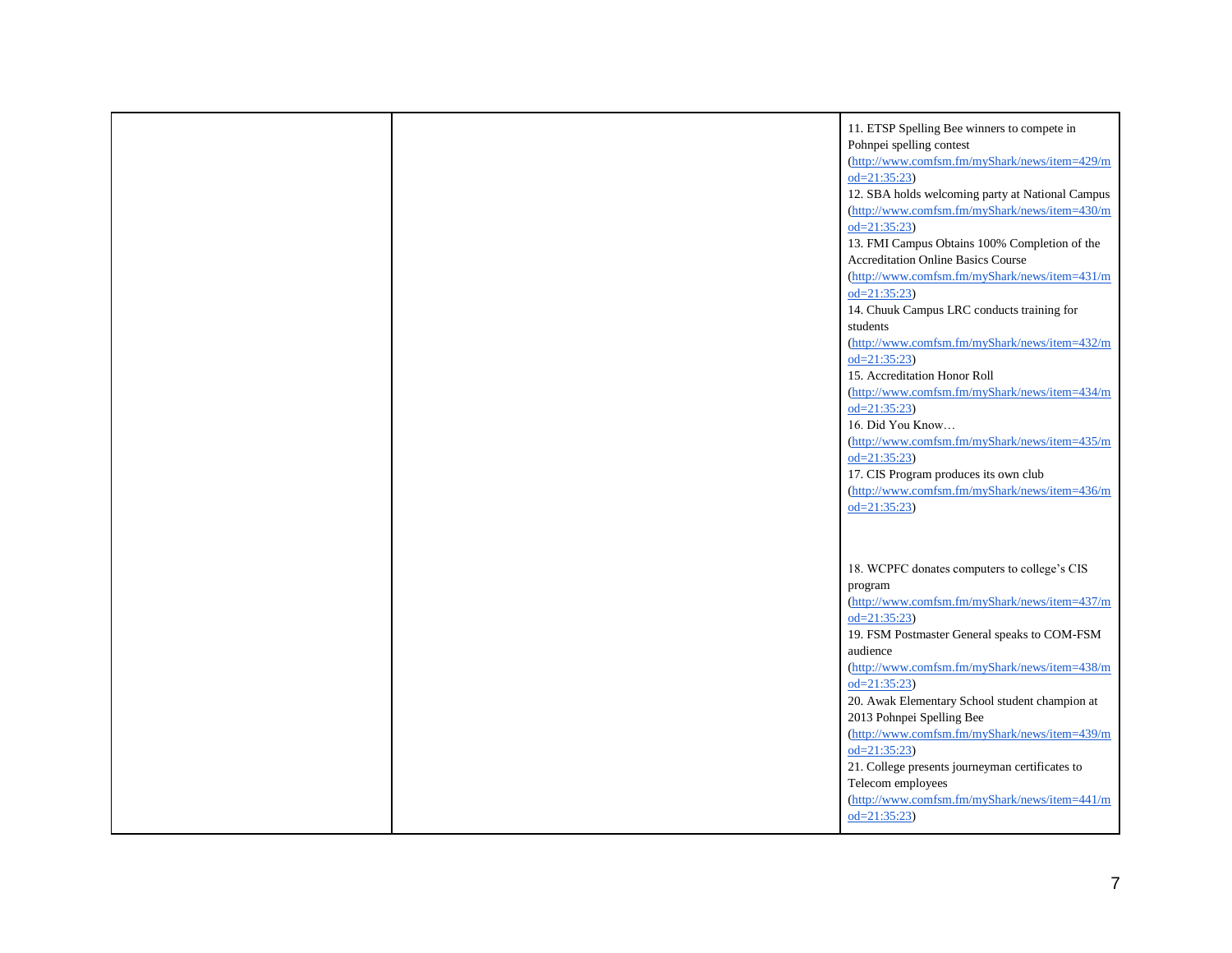|  | 22. Japan's Reitaku University students visit COM-                         |
|--|----------------------------------------------------------------------------|
|  | <b>FSM</b>                                                                 |
|  | (http://www.comfsm.fm/myShark/news/item=442/m                              |
|  | $od=21:35:23$                                                              |
|  | 23. Quieter generator now providing backup power                           |
|  | at National Campus                                                         |
|  | (http://www.comfsm.fm/myShark/news/item=443/m                              |
|  | $od=21:35:23$                                                              |
|  | 24. Former CCM President Ballendorf passes away                            |
|  | (http://www.comfsm.fm/myShark/news/item=444/m                              |
|  | $od=21:35:23$                                                              |
|  | 25. Report on January 9-11, 2013, Commission                               |
|  | Meeting                                                                    |
|  | (http://www.comfsm.fm/myShark/news/item=445/m                              |
|  | $od=21:35:23$                                                              |
|  | 26. Marketing students test marketing mix skills on                        |
|  | Valentine's Day                                                            |
|  | (http://www.comfsm.fm/myShark/news/item=447/m                              |
|  | $od=21:35:23$                                                              |
|  |                                                                            |
|  |                                                                            |
|  |                                                                            |
|  | 27. Soccer class now available at National Campus                          |
|  | (http://www.comfsm.fm/myShark/news/item=448/m                              |
|  | $od=21:35:23$                                                              |
|  | 28. Founding Day games underway at National                                |
|  | Campus                                                                     |
|  | (http://www.comfsm.fm/myShark/news/item=452/m                              |
|  | $od=21:35:23$                                                              |
|  | 29. BYTE inducts new officers, holds welcoming                             |
|  | party<br>(http://www.comfsm.fm/myShark/news/item=453/m                     |
|  | $od=21:35:23$                                                              |
|  |                                                                            |
|  | 30. National Campus dedicates whole day to staff<br>development activities |
|  |                                                                            |
|  | (http://www.comfsm.fm/myShark/news/item=455/m<br>$od=21:35:23$             |
|  | 31. COM-FSM Marine Science students board the                              |
|  | Umitaka Maru                                                               |
|  | (http://www.comfsm.fm/myShark/news/item=456/m                              |
|  | $od=21:35:23$                                                              |
|  | 32. Accreditation Honor Roll Update                                        |
|  | (http://www.comfsm.fm/myShark/news/item=457/m                              |
|  |                                                                            |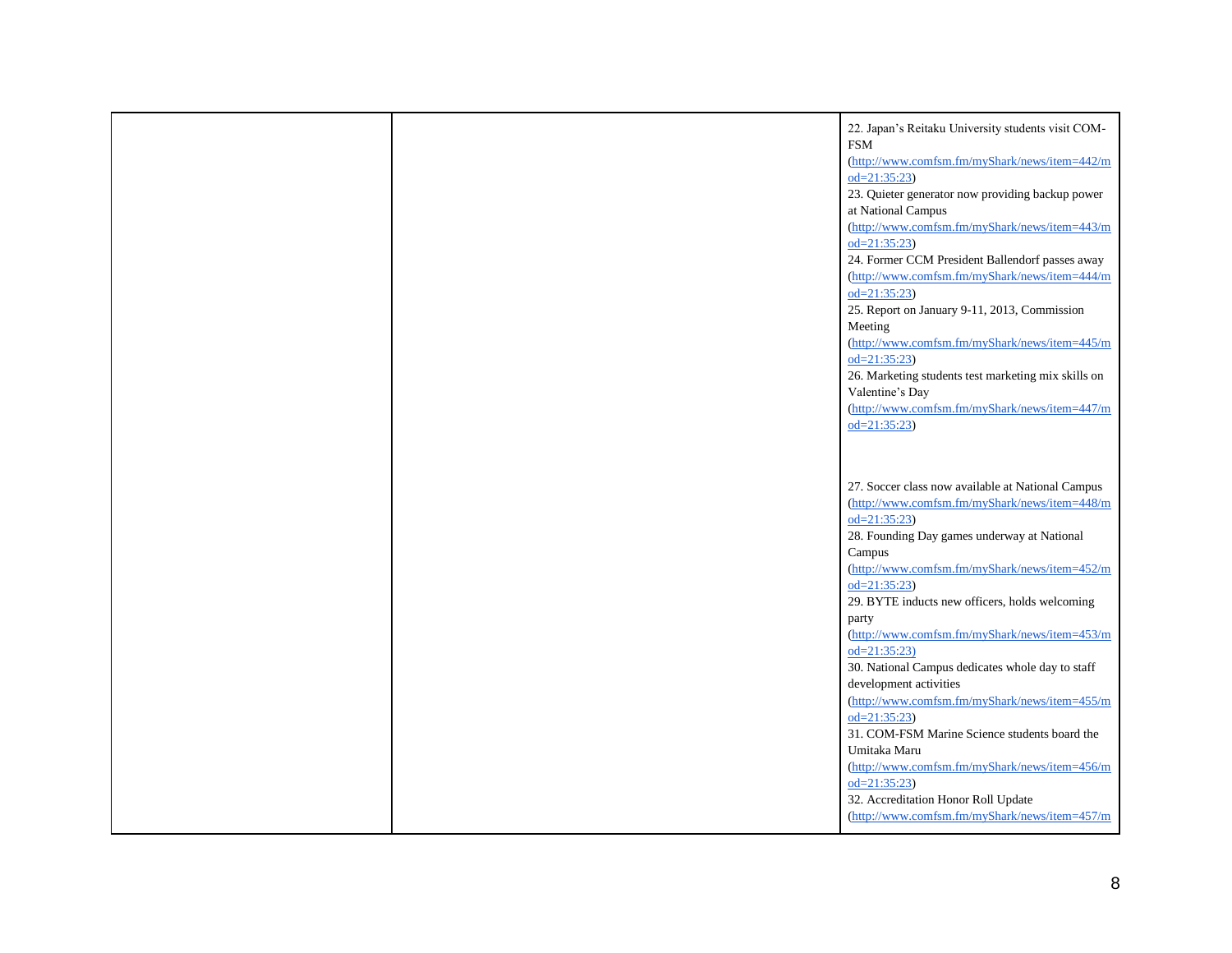|  | $od=21:35:23$<br>33. Recycling project: aluminum cans and plastic<br>bottles<br>(http://www.comfsm.fm/myShark/news/item=458/m<br>$od=21:35:23$<br>34. Four National Campus Students named<br><b>Badminton Champions</b><br>(http://www.comfsm.fm/myShark/news/item=461/m<br>$od=21:35:23$<br>35. Social Science Club to have a local product<br>fundraiser<br>(http://www.comfsm.fm/myShark/news/item=463/m<br>$od = 21:35:23$                                                                                                                                                                                                                                      |
|--|---------------------------------------------------------------------------------------------------------------------------------------------------------------------------------------------------------------------------------------------------------------------------------------------------------------------------------------------------------------------------------------------------------------------------------------------------------------------------------------------------------------------------------------------------------------------------------------------------------------------------------------------------------------------|
|  | 36. Kosrae Campus Obtained 100% Completion for<br>the Online Accreditation Basics Course<br>(http://www.comfsm.fm/myShark/news/item=465/m<br>$od=21:35:23$<br>37. Students Gearing up for Cultural Founding Day<br>(http://www.comfsm.fm/myShark/news/item=466/m<br>$od=21:35:23$<br>38. Australian Soccer Coach Conducts Clinic at<br>National Campus<br>(http://www.comfsm.fm/myShark/news/item=469/m<br>$od=21:35:23$<br>39. Combined Midterm and Follow Up Report<br>(http://www.comfsm.fm/myShark/news/item=471/m<br>$od=21:35:23$<br>40. ACCJC WASC Visiting Team Adds Additional<br>Member<br>(http://www.comfsm.fm/myShark/news/item=472/m<br>$od=21:35:23$ |
|  | 41. Integrated Educational Master Plan<br>(http://www.comfsm.fm/myShark/news/item=475/m<br>$od=21:35:23$<br>42. Free Health Screening Conducted at COM-FSM<br>Yap and FMI Campus<br>(http://www.comfsm.fm/myShark/news/item=476/m<br>$od = 21:35:23$                                                                                                                                                                                                                                                                                                                                                                                                                |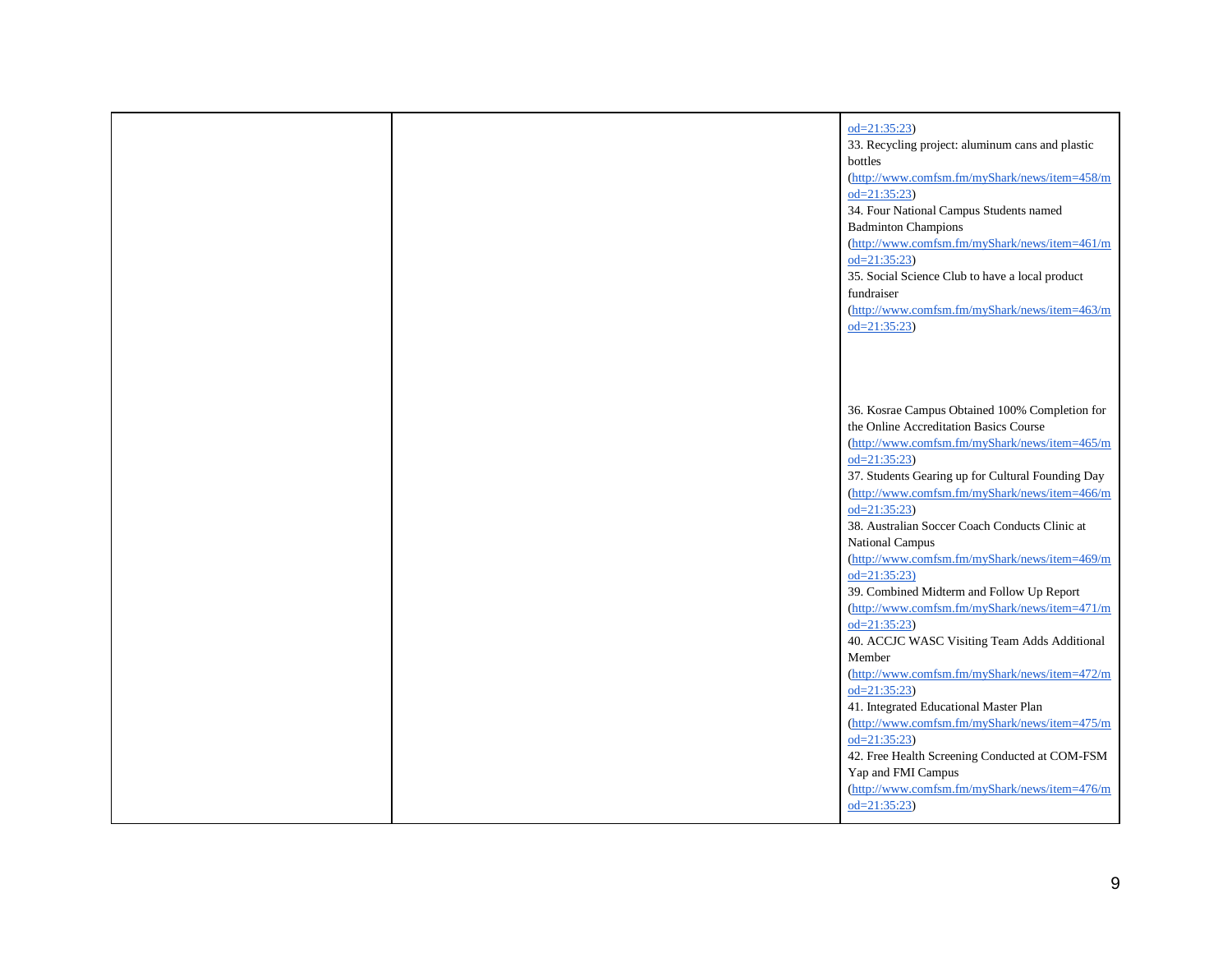|  | 43. Olympic Weightlifter Manuel Minginfel Visits<br>National Campus<br>(http://www.comfsm.fm/myShark/news/item=477/m<br>$od = 21:35:23$<br>44. HR Director Meets with COM-FSM Alumni at<br>UH Hilo<br>(http://www.comfsm.fm/myShark/news/item=478/m |
|--|-----------------------------------------------------------------------------------------------------------------------------------------------------------------------------------------------------------------------------------------------------|
|  | $od = 21:35:23$<br>45. Did You Know<br>(http://www.comfsm.fm/myShark/news/item=482/m<br>$od=21:35:23$                                                                                                                                               |
|  | 46. ACCJC Visiting Team Concludes Visit at COM-<br>FSM National<br>(http://www.comfsm.fm/myShark/news/item=484/m<br>$od = 21:35:23$                                                                                                                 |
|  | <b>Announcements:</b><br>1. Educational Talent Search Program Spelling Bee<br>(http://www.comfsm.fm/myShark/news/item=412/m<br>$od=21:35:23$<br>2. Pohnpei All Campus Meeting                                                                       |
|  | (http://www.comfsm.fm/myShark/news/item=417/m<br>$od=21:35:23$<br>3. Rotary Fun Walk/Run<br>(http://www.comfsm.fm/myShark/news/item=418/m<br>$od=21:35:23$                                                                                          |
|  | 4. New Generator Testing at National Campus<br>Today<br>(http://www.comfsm.fm/myShark/news/item=419/m<br>$od=21:35:23$<br>5. Yap Campus Schedule for Next COMET                                                                                     |
|  | (http://www.comfsm.fm/myShark/news/item=421/m<br>$od=21:35:23$<br>6. Pohnpei Campus COMET Schedule<br>(http://www.comfsm.fm/myShark/news/item=423/m<br>$od=21:35:23$                                                                                |
|  | 7. Student awareness of student learning outcomes<br>(http://www.comfsm.fm/myShark/news/item=427/m<br>$od=21:35:23$<br>8. Nominations for ACCJC Commissioners<br>(http://www.comfsm.fm/myShark/news/item=433/m                                      |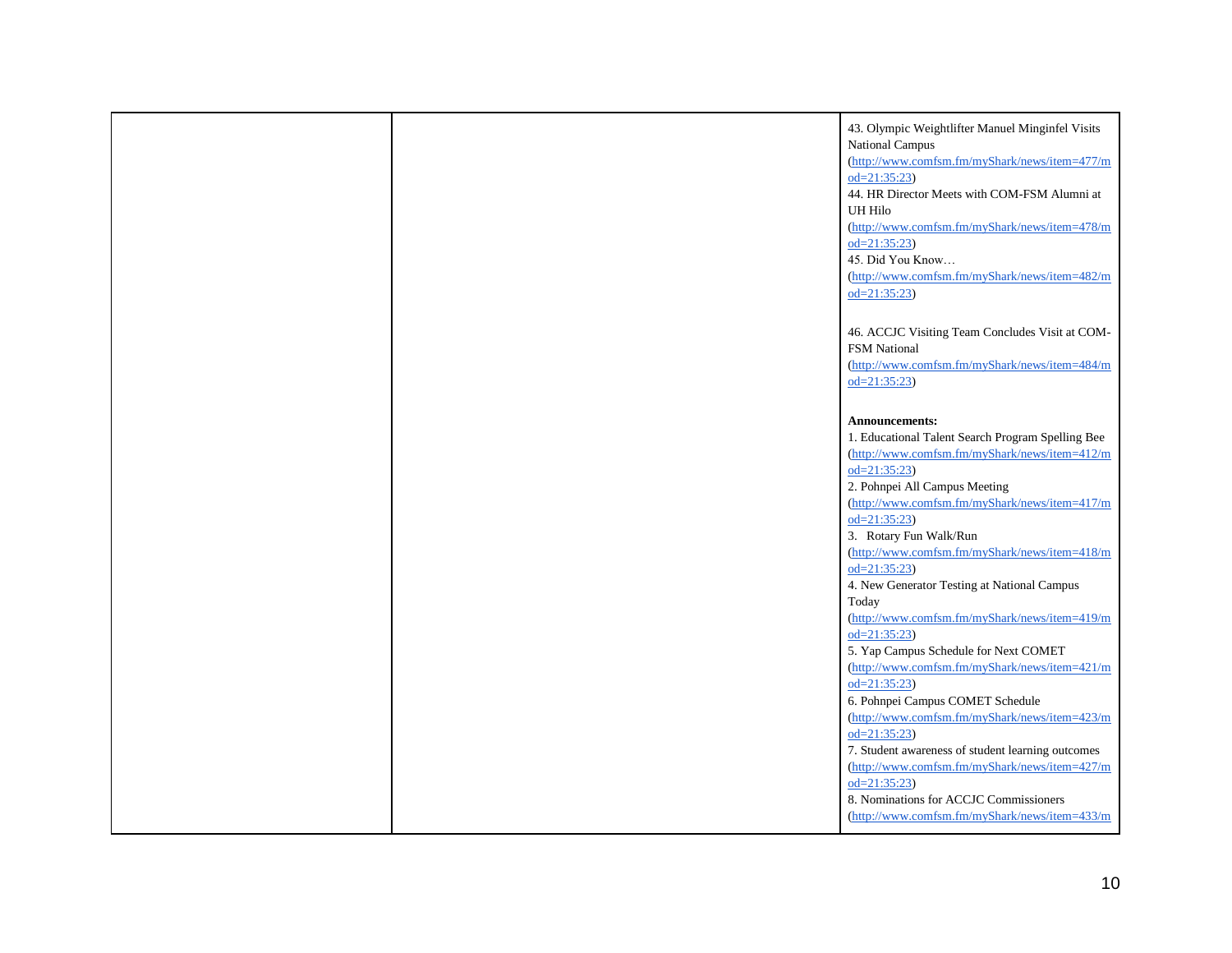|  | $od=21:35:23$<br>9. Chuuk Campus Study Skills Workshop<br>(http://www.comfsm.fm/myShark/news/item=440/m<br>$od=21:35:23$                                                                                                                                                                                                                                                                                                                                                                                                                                                                                                                                                                                                                                                                                                                                                                                                                                                                                                                                                                                                |
|--|-------------------------------------------------------------------------------------------------------------------------------------------------------------------------------------------------------------------------------------------------------------------------------------------------------------------------------------------------------------------------------------------------------------------------------------------------------------------------------------------------------------------------------------------------------------------------------------------------------------------------------------------------------------------------------------------------------------------------------------------------------------------------------------------------------------------------------------------------------------------------------------------------------------------------------------------------------------------------------------------------------------------------------------------------------------------------------------------------------------------------|
|  | 10. Staff Development Day for National Campus<br>(http://www.comfsm.fm/myShark/news/item=449/m<br>$od=21:35:23$<br>11. U.S. Army Recruiter to Visit National Campus\<br>(http://www.comfsm.fm/myShark/news/item=450/m<br>$od=21:35:23$<br>12. March Board of Regents Meeting<br>(http://www.comfsm.fm/myShark/news/item=454/m<br>$od=21:35:23$<br>13. Beach body work out sessions at National<br>Campus<br>(http://www.comfsm.fm/myShark/news/item=459/m<br>$od=21:35:23$<br>14. Completion of the College Status Report on<br>Student Learning Outcomes Implementation<br>(http://www.comfsm.fm/myShark/news/item=460/m<br>$od=21:35:23$<br>15. Board of Regents March 2013 Meeting<br>(http://www.comfsm.fm/myShark/news/item=464/m<br>$od = 21:35:23$<br>16. Poetry Contest at National Campus<br>(http://www.comfsm.fm/myShark/news/item=467/m<br>$od=21:35:23$<br>17. Free Health Screening at Yap Campus<br>(http://www.comfsm.fm/myShark/news/item=468/m<br>$od=21:35:23$<br>18. National Campus Students General Meeting on<br>Accreditation<br>(http://www.comfsm.fm/myShark/news/item=470/m<br>$od=21:35:23$ |
|  | 19. ACCJC WASC Visiting Team<br>(http://www.comfsm.fm/myShark/news/item=473/m<br>$od=21:35:23$                                                                                                                                                                                                                                                                                                                                                                                                                                                                                                                                                                                                                                                                                                                                                                                                                                                                                                                                                                                                                          |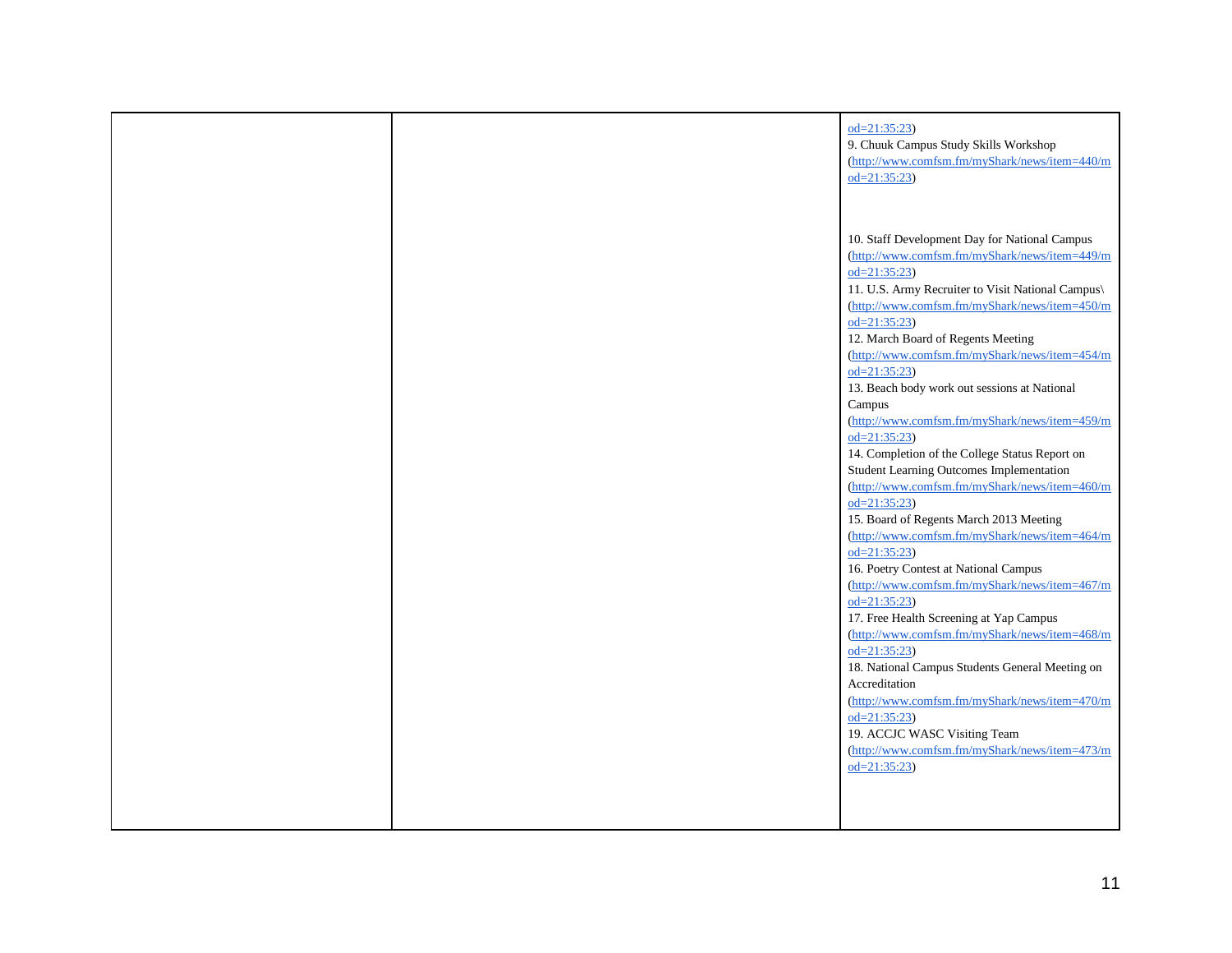|  | 20. Rotary Club Of Pohnpei Scholarship                                      |
|--|-----------------------------------------------------------------------------|
|  | Application                                                                 |
|  | (http://www.comfsm.fm/myShark/news/item=474/m                               |
|  | $od=21:35:23$                                                               |
|  | 21. [Scholarship Opportunity] CariPac Scholarship                           |
|  | (http://www.comfsm.fm/myShark/news/item=480/m                               |
|  | $od=21:35:23$                                                               |
|  | 22. Assessment of the ACCJC Rubrics at COM-                                 |
|  | <b>FSM</b>                                                                  |
|  | (http://www.comfsm.fm/myShark/news/item=481/m                               |
|  | $od=21:35:23$                                                               |
|  | 23. [Internship Opportunity] CARIPAC and AHEC                               |
|  | 2013 Summer Internship Program                                              |
|  | (http://www.comfsm.fm/myShark/news/item=483/m                               |
|  | $od=21:35:23$                                                               |
|  | 24. President's Message to the Community                                    |
|  | (http://www.comfsm.fm/myShark/news/item=485/m                               |
|  | $od=21:35:23$                                                               |
|  |                                                                             |
|  | <b>Publications:</b>                                                        |
|  | 1. Volume 6 Issue 1 COM-FSM Sharks Newsletter                               |
|  | (http://www.comfsm.fm/dcr/newsletter/Volume6Iss                             |
|  | ue1.pdf.LCK)                                                                |
|  | 2. Volume 6 Issue 2 COM-FSM Sharks Newsletter                               |
|  | http://www.comfsm.fm/dcr/newsletter/Volume6Issu                             |
|  | e2.pdf                                                                      |
|  | 3. All Campus Meeting Poster (PRINT)                                        |
|  | 4. U.S. Army Recruiter Poster (PRINT)<br>5. Badminton Clinic Poster (PRINT) |
|  | 6. Chuuk Raffle and Live Band Event (PRINT)                                 |
|  | 7. Community Meeting Flyer (PRINT)                                          |
|  | 8. Founding Day Program (PRINT)                                             |
|  | 9. President's Invitation (PRINT)                                           |
|  | 10. Students General Meeting on Accreditation                               |
|  | (PRINT)                                                                     |
|  | <b>Forum Lectures:</b>                                                      |
|  | 1. How Important the Postal Service is to our Nation                        |
|  | (http://www.comfsm.fm/myShark/news/item=428/m                               |
|  | $od=21:35:23$                                                               |
|  |                                                                             |
|  |                                                                             |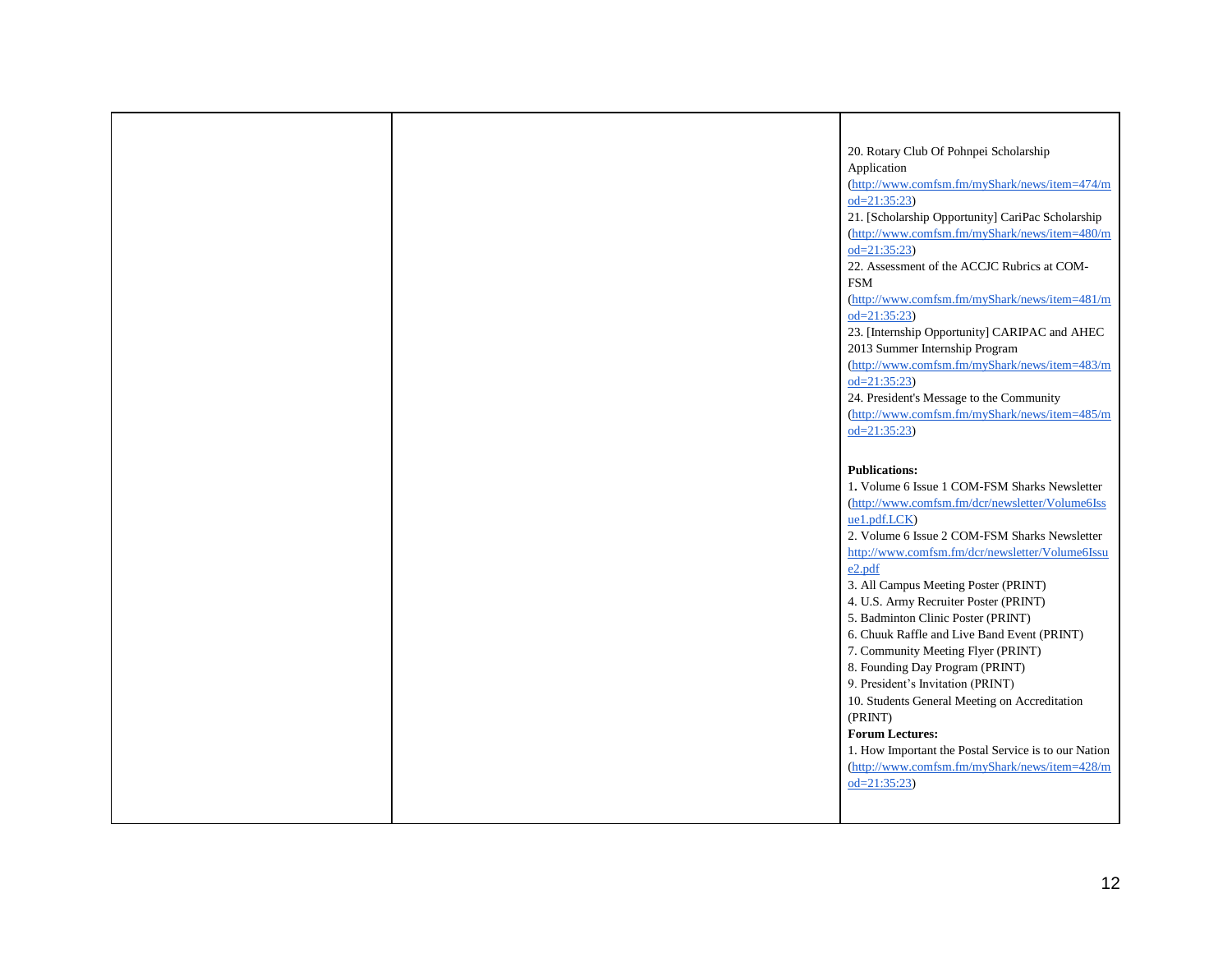|  | <b>All Campus Meetings:</b><br>1. [Announcement] All Campus Meeting<br>(http://www.comfsm.fm/myShark/news/item=417/m<br>$od=21:35:23$<br>2. [Announcement] All Campus Meeting<br>(http://www.comfsm.fm/myShark/news/item=451/m<br>$od=21:35:23$ |
|--|-------------------------------------------------------------------------------------------------------------------------------------------------------------------------------------------------------------------------------------------------|
|  |                                                                                                                                                                                                                                                 |

**Strategic goal 5:** Invest in sufficient, qualified, and effective human resources

| <b>Objectives</b>                                                     | <b>Accomplishments</b>                                                                                                                                                                                                                                                                                                                                                                                                                                                                                                                                                                                                                                                                                                                                                                                                                                   | <b>Comments/additional detail</b>                                                                                                                                                                                                                                                                                                                                                                                                                                                            |
|-----------------------------------------------------------------------|----------------------------------------------------------------------------------------------------------------------------------------------------------------------------------------------------------------------------------------------------------------------------------------------------------------------------------------------------------------------------------------------------------------------------------------------------------------------------------------------------------------------------------------------------------------------------------------------------------------------------------------------------------------------------------------------------------------------------------------------------------------------------------------------------------------------------------------------------------|----------------------------------------------------------------------------------------------------------------------------------------------------------------------------------------------------------------------------------------------------------------------------------------------------------------------------------------------------------------------------------------------------------------------------------------------------------------------------------------------|
| 5A: Provide on-going professional<br>development of faculty and staff | <b>Accreditation Training: "Accreditation Bootcamp"</b><br>VPIEQA/ALO conducted accreditation training for National Campus<br>and Pohnpei Campus administrators and staff on February 5, 2013,<br>and for all employees of Yap Campus and FMI Campus on February<br>22, 2013.<br>Training outcomes included:<br>Demonstrate basic knowledge on our accreditation status<br>Demonstrate basic knowledge on the accreditation process<br>Discuss SLO rubric and your perceptions of where we are<br>towards proficiency.<br>Be able to define, discuss, and offer specific examples of<br>authentic assessment.<br>Commit to authentic assessment.<br>Demonstrate understanding of faculty/staff/admin roles and<br>responsibilities towards the SLO report and midterm report.<br>This completed an initial, college-wide accreditation training goal for | <b>Training Announcement</b><br>http://www.comfsm.fm/myShark/news/item=4<br>$09/mol = 19:49:10$<br>Attendance and Evaluation<br>http://www.comfsm.fm/accreditation/2013/slo-<br>report/Accreditation_Attendance_Eval_NC_P<br>C.pdf<br><b>SLO Rubric Training Activity</b><br>http://www.comfsm.fm/accreditation/files/5-<br>16/ACCJC%20SLO%20Rubric%20Presentati<br>on.pdf<br><b>Training Agenda</b><br>http://www.comfsm.fm/accreditation/2013/slo-<br>report/Staff Dev Day 2013 Agenda.pdf |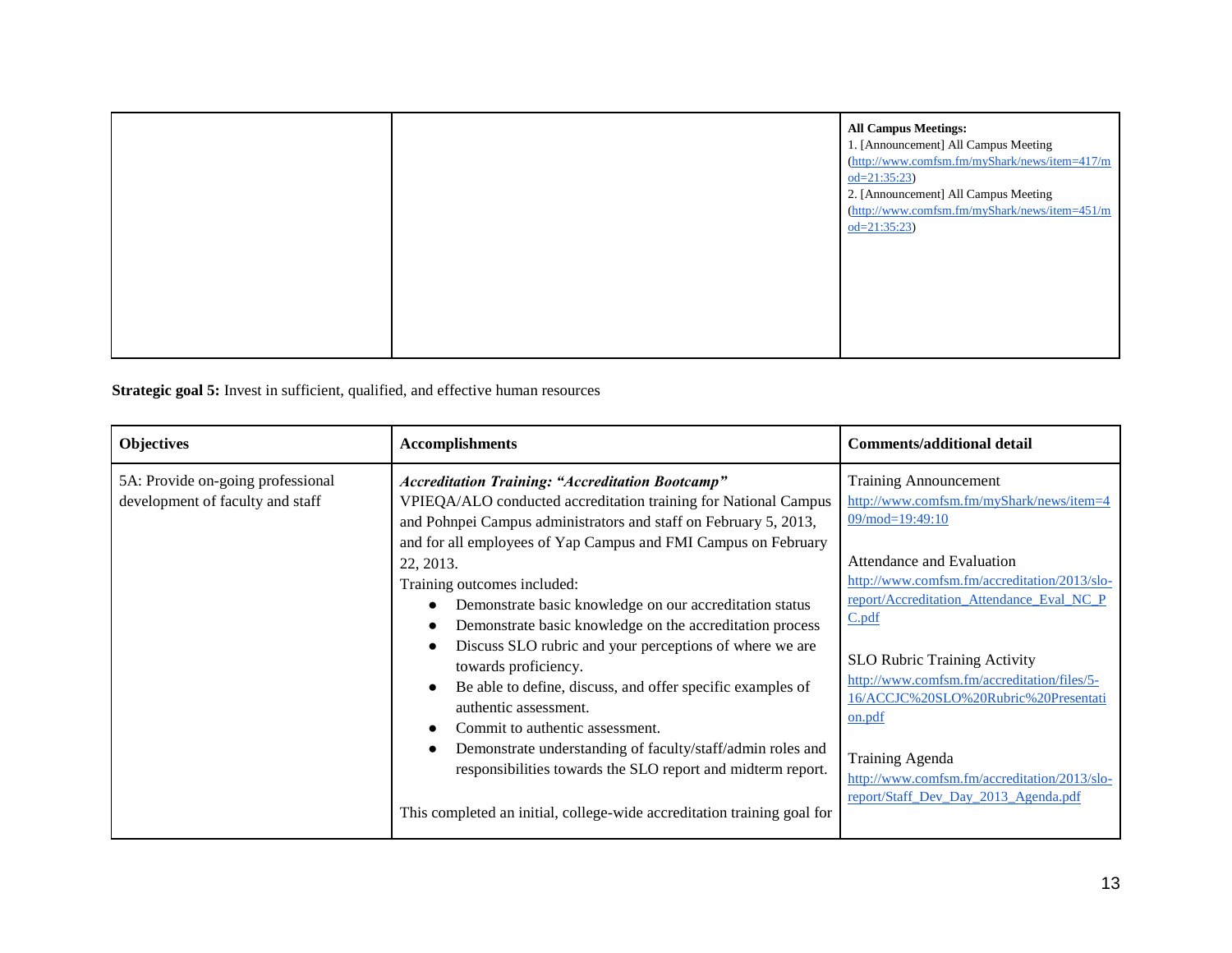|                                                                                           | all employees across all campuses. Additional training on specific<br>accreditation standards and accreditation reporting will continue<br>during the coming academic year.<br>Google Doc and COM-FSM wiki training<br>Yap Campus and FMI Campus also participated in Google Doc<br>training and COM-FSM wiki training (VPIEQA Trip Report).                                                                                                                                                                                                                                |                                                                                                                                                            |
|-------------------------------------------------------------------------------------------|-----------------------------------------------------------------------------------------------------------------------------------------------------------------------------------------------------------------------------------------------------------------------------------------------------------------------------------------------------------------------------------------------------------------------------------------------------------------------------------------------------------------------------------------------------------------------------|------------------------------------------------------------------------------------------------------------------------------------------------------------|
|                                                                                           | <b>Faculty Capacity Building</b><br>Three faculty members participated in a workshop to enhance their<br>capacity to generate a college manual reflecting best practices in<br>usability design, and then engaged in the construction of a CAC<br>Handbook and a Budget Handbook to demonstrate skills acquired.<br>Draft Handbooks were exhibited in the Combined Midterm and<br>Follow Up Report (p. 34) and the final manuals will be offered as<br>evidence to the ACCJC in the May 2013 Supplemental Report.<br>Manuals are currently undergoing a user-testing phase. | Combined Midterm and Follow Up<br>Report<br>http://www.comfsm.fm/accreditation/2013/mi<br>dterm-<br>report/MidTerm_and_Follow_Up_Report_201<br>3_Final.pdf |
| 5B: Recruit and retain qualified personnel<br>to allow delivery of quality services       |                                                                                                                                                                                                                                                                                                                                                                                                                                                                                                                                                                             |                                                                                                                                                            |
| 5C: Update personnel policies and<br>procedures to meet on-going human<br>resources needs |                                                                                                                                                                                                                                                                                                                                                                                                                                                                                                                                                                             |                                                                                                                                                            |

**Strategic goal 7:** Build a partnering and service network for community, workforce and economic development

| <b>Objectives</b>                                               | <b>Accomplishments</b>                                                                                                        | <b>Comments/additional detail</b> |
|-----------------------------------------------------------------|-------------------------------------------------------------------------------------------------------------------------------|-----------------------------------|
| 7A: Increase involvement of the<br>community in college affairs | Provided data for program [IRPO]<br>Planning<br>Prioritization of nonacademic programs<br>Nonacademic programs review process |                                   |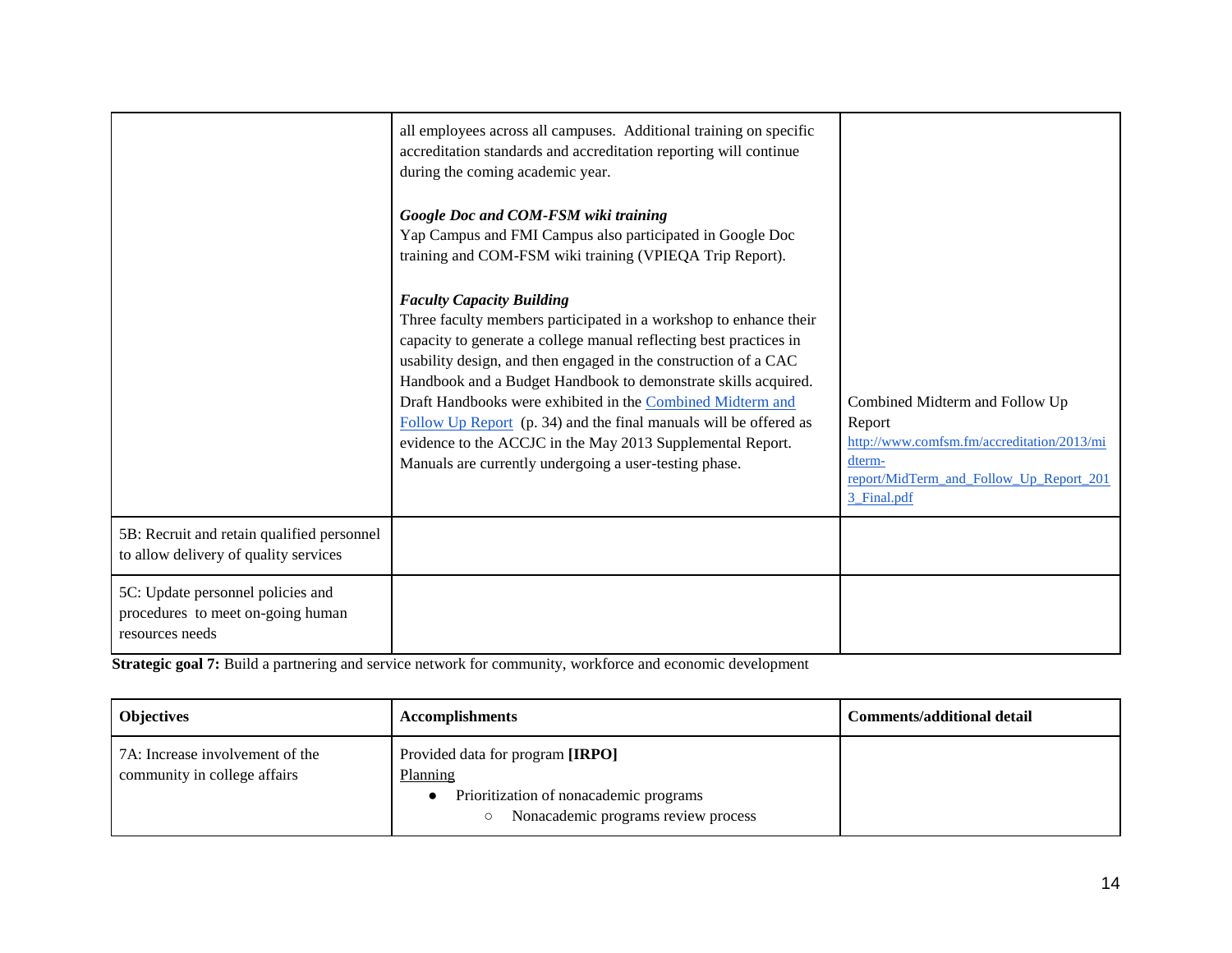|                                        | Coordinated establishment of rating criteria<br>$\circ$       |  |
|----------------------------------------|---------------------------------------------------------------|--|
|                                        | Conducted calibration workshop of working group<br>$\circ$    |  |
|                                        | using the rating criteria to establish common views           |  |
|                                        | of the rating criteria                                        |  |
|                                        | Coordinated establishment of 5 rating working<br>$\circ$      |  |
|                                        | groups and distributed materials via Google drive             |  |
|                                        | Timeline                                                      |  |
|                                        | 2/25/2013 Deadline for submission of program<br>$\circ$       |  |
|                                        | ratings by rating working groups                              |  |
|                                        | 2/28/2013 Deadline for submission of non<br>$\circ$           |  |
|                                        | academic program prioritization report                        |  |
|                                        | <b>Integrated Educational Master Plan</b>                     |  |
|                                        | narrative<br>$\circ$                                          |  |
|                                        | Provided write up for External Trends facing the<br>$\circ$   |  |
|                                        | college                                                       |  |
|                                        |                                                               |  |
|                                        |                                                               |  |
| 7C: Develop new and enhance existing   | <b>Assessment</b>                                             |  |
| programs to meet the changing          | <b>Assessment Coordinator</b>                                 |  |
| educational and workforce needs of our | Ad hoc committee established and initial review of<br>$\circ$ |  |
| communities                            | applicants completed for the assessment                       |  |
|                                        | coordinator position                                          |  |
|                                        | Interview will be completed during the week of<br>$\circ$     |  |
|                                        | February 25, 2013 with recommendations prepared               |  |
|                                        | Tracdat                                                       |  |
|                                        | Progress has been made with Tracdat; All required<br>$\circ$  |  |
|                                        | payments were made and paper documents                        |  |
|                                        | reviewed and signed by Nuventive and the College              |  |
|                                        | President.                                                    |  |
|                                        | Initial trainings were held with TracDat<br>$\circ$           |  |
|                                        | representatives on the overview of the system and             |  |
|                                        | population of information into the TracDat system             |  |
|                                        |                                                               |  |
|                                        | for the college                                               |  |
|                                        | Data has been entered into the TracDat:<br>$\circ$            |  |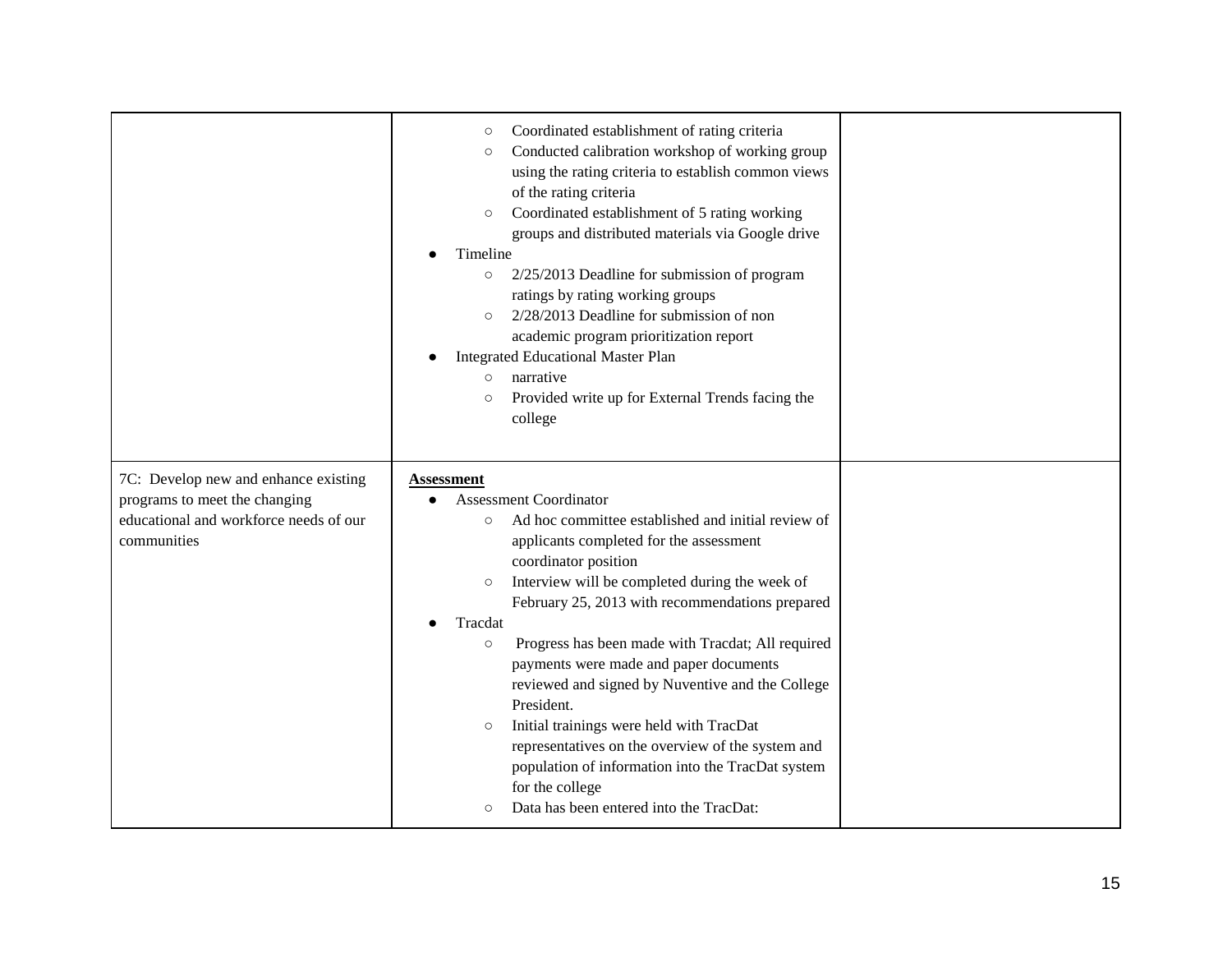| Programs<br>$\blacksquare$<br>Courses<br>$\blacksquare$<br>Initial training on TracDat was provided during<br>$\circ$<br>Professional Development Day (2/22/2013) |  |
|-------------------------------------------------------------------------------------------------------------------------------------------------------------------|--|
|                                                                                                                                                                   |  |

**Strategic Goal 9**: Provide for continuous improvement of programs, services and college environment

| <b>Objectives</b>                                      | <b>Accomplishments</b>                                                                                                                                                                                                                                                                                                                                                                                                                                                 | <b>Comments/additional detail</b>                                                                                                                                                                                                                                                                                                                 |
|--------------------------------------------------------|------------------------------------------------------------------------------------------------------------------------------------------------------------------------------------------------------------------------------------------------------------------------------------------------------------------------------------------------------------------------------------------------------------------------------------------------------------------------|---------------------------------------------------------------------------------------------------------------------------------------------------------------------------------------------------------------------------------------------------------------------------------------------------------------------------------------------------|
| 9A: Improve institutional assessment and<br>evaluation | <b>VPIEQA/ALO</b><br><b>Combined Midterm and Follow Up Report</b><br>A Combined Midterm and Follow Up Report was submitted<br>to ACCJC/WASC on March 15, 2013.<br>The College Status Report on Student Learning Outcomes<br>$\bullet$<br>Implementation was submitted to the ACCJC/WASC on<br>March 5, 2013.<br>An annual fiscal report was submitted to the<br>ACCJC/WASC on March 5, 2013.<br>An annual report was submitted to the ACCJC/WASC on<br>March 27, 2013. | Combined Midterm and Follow Up Report<br>http://www.comfsm.fm/accreditation/2013/mi<br>dterm-<br>report/MidTerm and Follow Up Report 201<br>3 Final.pdf<br>College Status Report on Student Learning<br>Outcomes<br>http://www.comfsm.fm/accreditation/2013/sl<br>$Q=$<br>report/Status%20Report%20on%20SLO%20I<br>mplementation COMFSM Final.pdf |
|                                                        | [IRPO]<br><b>Others</b><br>Impact on continuous improvement<br>Director participated in the Society for College and<br>$\circ$<br>University Planning (SCUP) Planning Institute<br>Step III on Integrated Planning: Working with<br>relationship Realities.<br>Director meet with Guam Community College<br>$\circ$<br>(GCC) regarding realities of TracDat<br>implementation and areas of special importance                                                          | Annual Report                                                                                                                                                                                                                                                                                                                                     |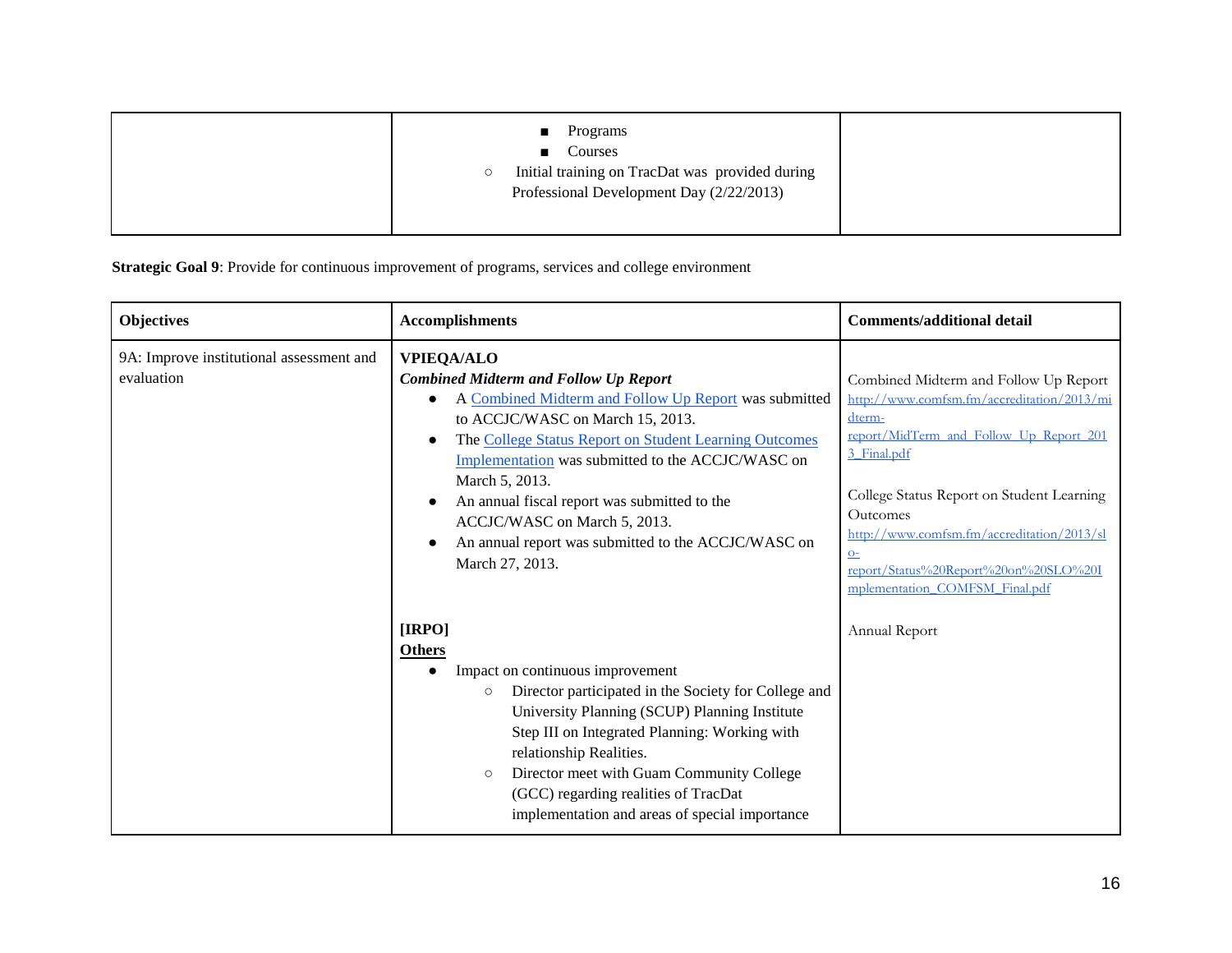| 9B: Integrate planning, evaluation and<br>resource allocation for continuous<br>improvement |                                                                                                                                                                                                                                                                                                                                                                                                                                                                                                                                                                                                                                                                                                                                                                                                                                                                                                                                                                                                    |  |
|---------------------------------------------------------------------------------------------|----------------------------------------------------------------------------------------------------------------------------------------------------------------------------------------------------------------------------------------------------------------------------------------------------------------------------------------------------------------------------------------------------------------------------------------------------------------------------------------------------------------------------------------------------------------------------------------------------------------------------------------------------------------------------------------------------------------------------------------------------------------------------------------------------------------------------------------------------------------------------------------------------------------------------------------------------------------------------------------------------|--|
| 9C: Increase research and data driven<br>decision making                                    | [IRPO]<br>Research<br><b>IPEDS</b><br>Winter Data Collection surveys completed and<br>$\circ$<br>located. Surveys focused on financial aid.<br>Community College Survey of Student<br>$\circ$<br>Engagement (CCSSE) and Community College<br>Faculty Survey of Student Engagement (CCFSSE)<br>Coordinated college registration and initial<br>$\circ$<br>preparation for participation in CCSSE and<br>CCFSSE in spring 2013 including review of<br>webinar and initial meeting with survey<br>administrators<br>Note: CCSSE and CCFSSE are US national surveys of student<br>engagement and will allow comparison of COM-FSM with<br>community colleges across the US. Both CCSSE and CCFSSE will<br>be administered in spring semester 2013. Results will be available in<br>summer 2013.<br>Provided Course Master Data File (CMDF) to CCSSE as<br>the basis for sampling by CCSSE of courses where the<br>survey will be administered.<br>Note: CCSSE and CCFSSE will provide the college with |  |
|                                                                                             | information on what is happening in the classroom, comparison of<br>perceptions of students and faculty regarding what is happening, and                                                                                                                                                                                                                                                                                                                                                                                                                                                                                                                                                                                                                                                                                                                                                                                                                                                           |  |